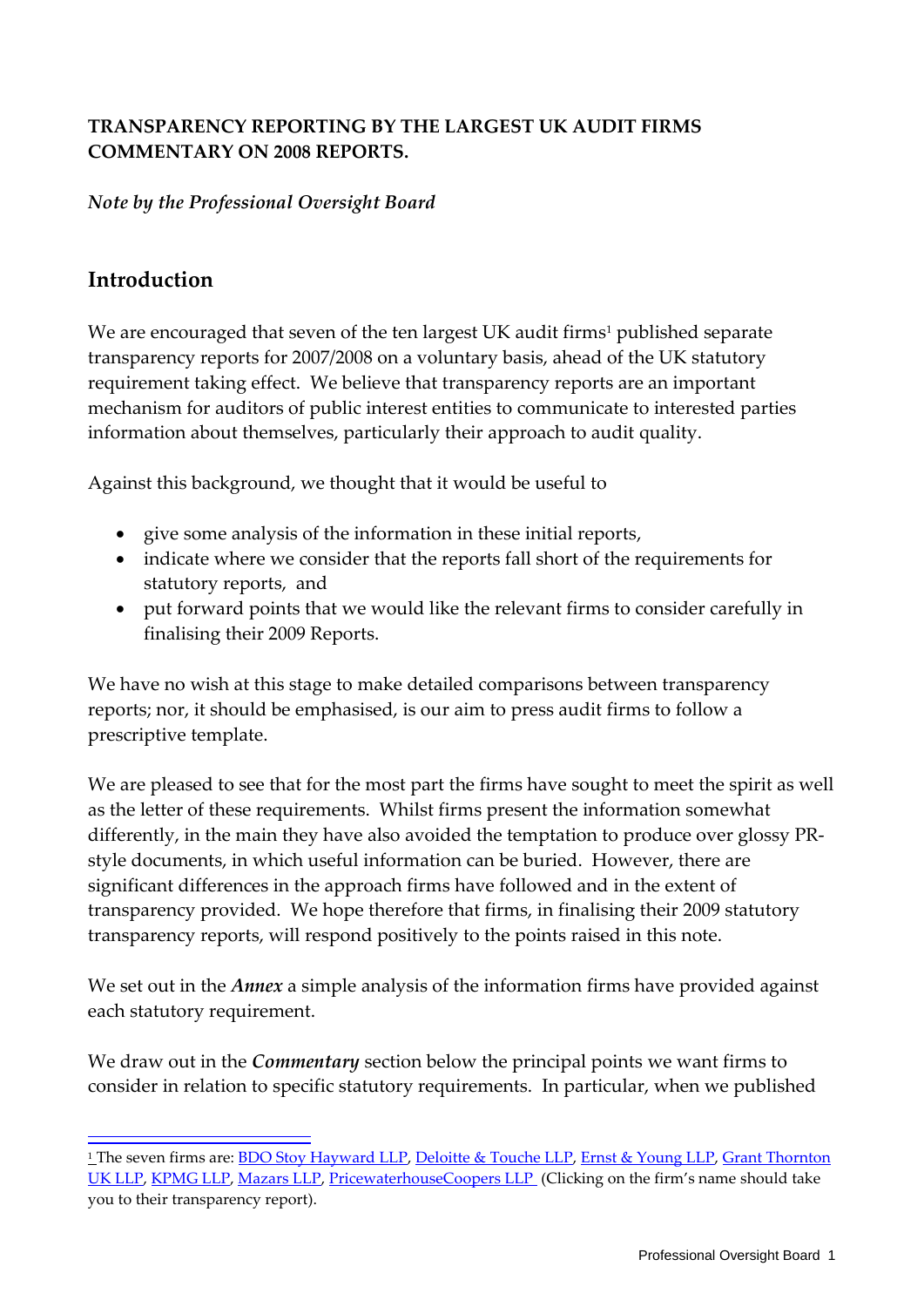the statutory requirements for transparency reports in 2008, we noted that the *[Audit](http://www.frc.org.uk/images/uploaded/documents/Audit%20Quality%20Framework%20for%20web1.pdf)  [Quality Framework](http://www.frc.org.uk/images/uploaded/documents/Audit%20Quality%20Framework%20for%20web1.pdf),* published by the FRC in February 2008*,* provided a helpful framework for presenting information on audit quality. We encouraged firms to make full use of the drivers and indicators in preparing their transparency reports. We comment on the extent to which the firms have responded to this.

We also note that the **Audit Commission**, whilst not subject to the new statutory requirement, decided that it should comply with the POB Regulations on a voluntary basis. It published in December 2008 an *[Annual Quality Report](http://www.audit-commission.gov.uk/SiteCollectionDocuments/AnnualReports/2008/AuditPracticeAnnualQuality19Dec08REP.pdf)* on its Audit Practice to provide assurance to stakeholders as to the arrangements it has in place to ensure audit quality and to enable stakeholders to compare its audit practice with the major audit firms and other audit agencies. This report gives considerable detail on their approach to audit quality and how they work to achieve it. Whilst there are significant differences in the position of the Audit Commission and of the audit firms, audit firms required to prepare transparency reports might find it helpful to look at the way in which the Audit Commission has approached this. We should emphasise, however, that it is not our role to suggest that audit firms should follow this or any other specific approach.

We recognise that it is still early days and we would welcome further comments and suggestions from audit firms, and other relevant parties, on what information should be included in transparency reports. Comments should be sent to John Grewe (*j.grewe@frc*[pob.org.uk](mailto:j.grewe@frc-pob.org.uk) ). We will consider in the light of comments received whether it would be helpful to provide further guidance.

# **Background**

Most large audit firms with public interest clients agreed in 2003 to publish transparency reports on a voluntary basis to meet a recommendation from Government, following its review of audit regulation in the wake of auditing scandals in the US such as at Enron and WorldCom. At that time, most of the relevant firms met this recommendation by adding material to their Annual Reports

The Statutory Audit Directive, agreed in 2006, introduced a mandatory requirement for annual transparency reporting by auditors of UK companies with securities admitted to trading on a UK regulated market. In the UK, effect to this was given through the *[Statutory Auditors \(Transparency\) Instrument 2008](http://www.frc.org.uk/documents/pagemanager/pob/TheStatutoryAuditorsTransparencyInstrument2008FINAL.pdf)*, published by the Oversight Board, following consultation, in April 2008. It applies in respect of any financial year of a relevant audit firms starting on or after 6 April 2008.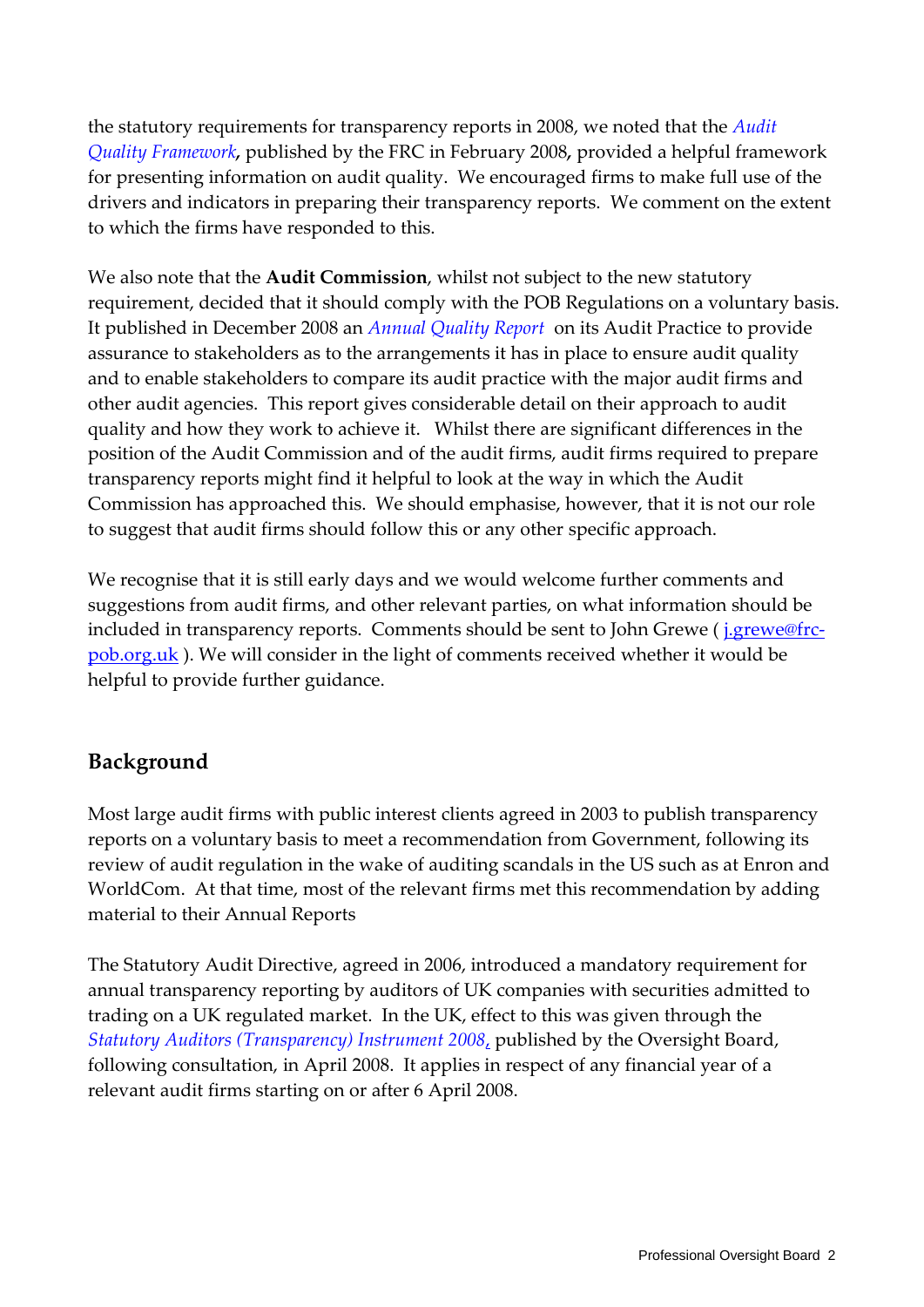# **Points for firms to consider arising from 2008 Reports**

## **Description of the network and the legal and structural arrangements of the network**

There are differences in the extent of the information given about the network arrangements, with in some cases very little information on the structure of central Boards or committees and their functions. In general we consider that the reports would be more transparent were there a fuller statement of the obligations and undertakings of the firm under the agreement for membership of the network.

#### **Governance structure of the UK audit firm**

In some cases the description of the UK governance structure is restricted to the main Management Board and a committee of elected partners. Other transparency reports give more detail on the structure, including for example on the role of various sub-committees of the Board. We consider that those firms giving the fuller picture provide the better model.

## **Description of Internal Quality Control Systems**

This is a key element within the reports. Most firms, using either the ISQC1 structure or broadly comparable headings, give detailed information on the procedures and practices designed to deliver high quality audits. However, one firm says little more than that its quality control systems cover the six elements required by International Standard on Quality Control (ISQC) 1. Again we consider that the fuller presentation provides the better model. Whilst the minimalist approach arguably meets the legal requirement, in our view it falls well short of meeting the spirit of transparency reporting.

## *Use of the FRC's Audit Quality Framework*

Three firms refer explicitly in their reports to the use they have made of the *Audit Quality Framework (AQF).* One of these firms comments against each driver identified in the AQF. It is also clear one further firm has prepared its transparency report with the AQF drivers and indicators very much in mind, even though there is no specific reference. The use of the AQF is less obvious in the other reports, though, in two of these reports, there are comments on some of the drivers and related indicators.

Overall, the use made of the *Audit Quality Framework* is patchy. Whilst we recognise that there is much in common between the Framework and the requirements of ISQC1 - and we do not want to see repetition within a report - we consider that it would be helpful if all reports showed clearly and systematically the steps the firm takes to achieve audit quality, by reference to the drivers and related indicators. In particular, taken overall the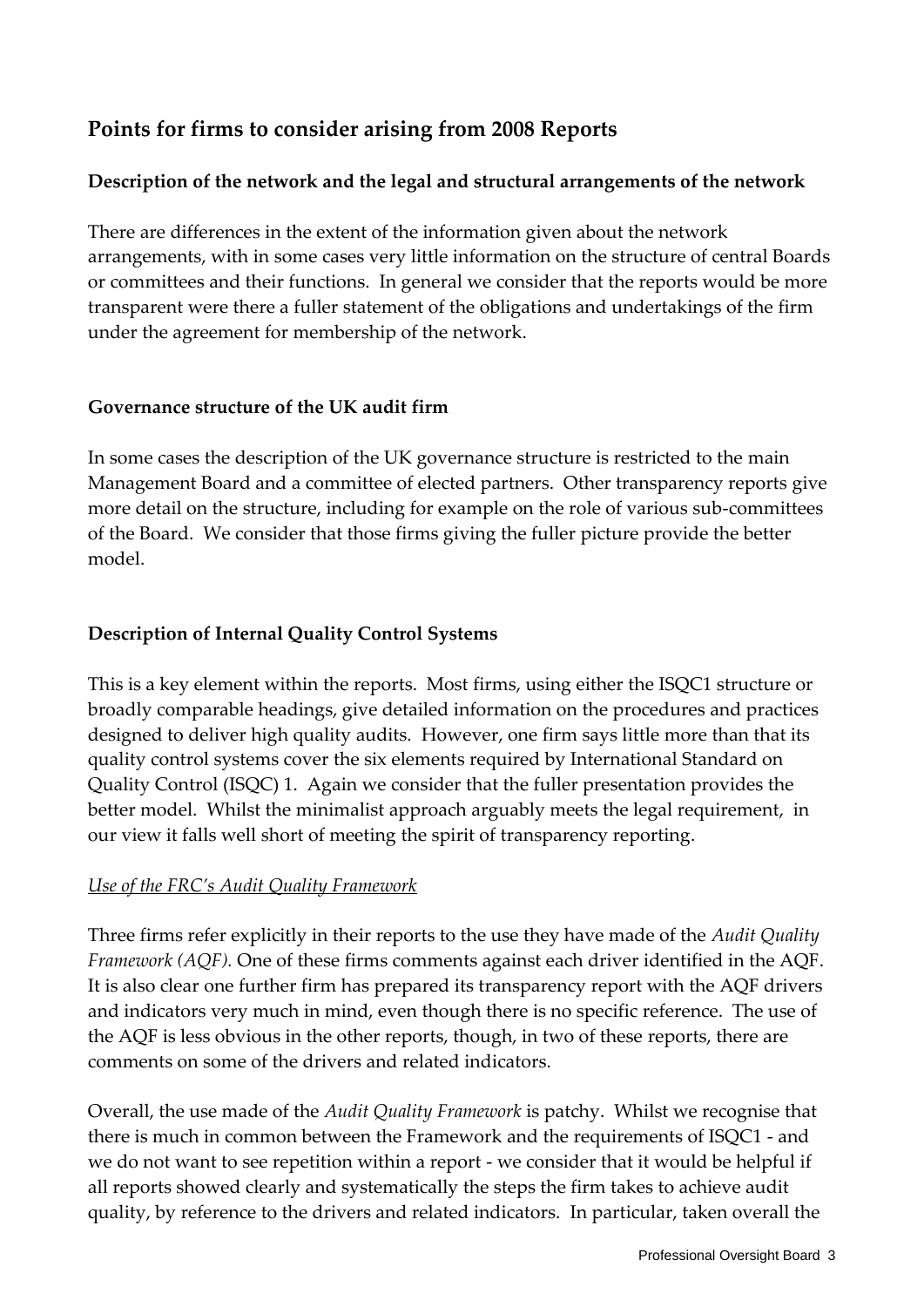reports were relatively weak in commenting on the indicators of audit quality relating to the skills and personal qualities of audit partners and staff, and on the indicators of audit quality relating to the reliability and usefulness of audit reporting.

#### *Statement on the Effectiveness of the Functioning of the Internal Quality Control System*

It is difficult to find a statement in any transparency reports that unequivocally meet this requirement. The closest is the comment by one firm that it has taken or is taking the "necessary actions to remedy any significant failings or weaknesses identified in the review [of quality]". We would expect to see a clear statement in transparency reports to meet this requirement.

#### **Independence Procedures**

#### *Confirmation that an internal review of independence practices has been conducted*

There is no explicit confirmation in any of the reports that the firm has conducted an internal review of independence practices. Only one firm comments explicitly under this heading. However, all the firms comment on their monitoring of compliance with independence requirements, for example by auditing a sample of partners' personal investments. Whilst the statutory requirement does not set a time scale for such an internal review, we would expect a clear statement in transparency reports to meet this requirement.

## **Financial Information, including information on the importance of the auditor's statutory audit work.**

One firm notes, quite reasonably, that there is no detailed guidance to audit firms on what financial information should be provided in transparency reports. Our preliminary view, in the light of the information firms have provided in these reports is that **all** firms required to publish a transparency report should provide the following financial information:

- Total revenues, broken down to show revenues from statutory audit work<sup>2</sup>, from non-audit services provided to audit clients, and from non-audit services to nonaudit clients.
- Comparative figures for the previous year.

 $\overline{\phantom{a}}$ 

<sup>2</sup> We suggest that firms use the definition of "work on statutory audit and directly related services" in the CCAB Voluntary Code of Practice on the Disclosure of Audit Profitability – see footnote 3 below.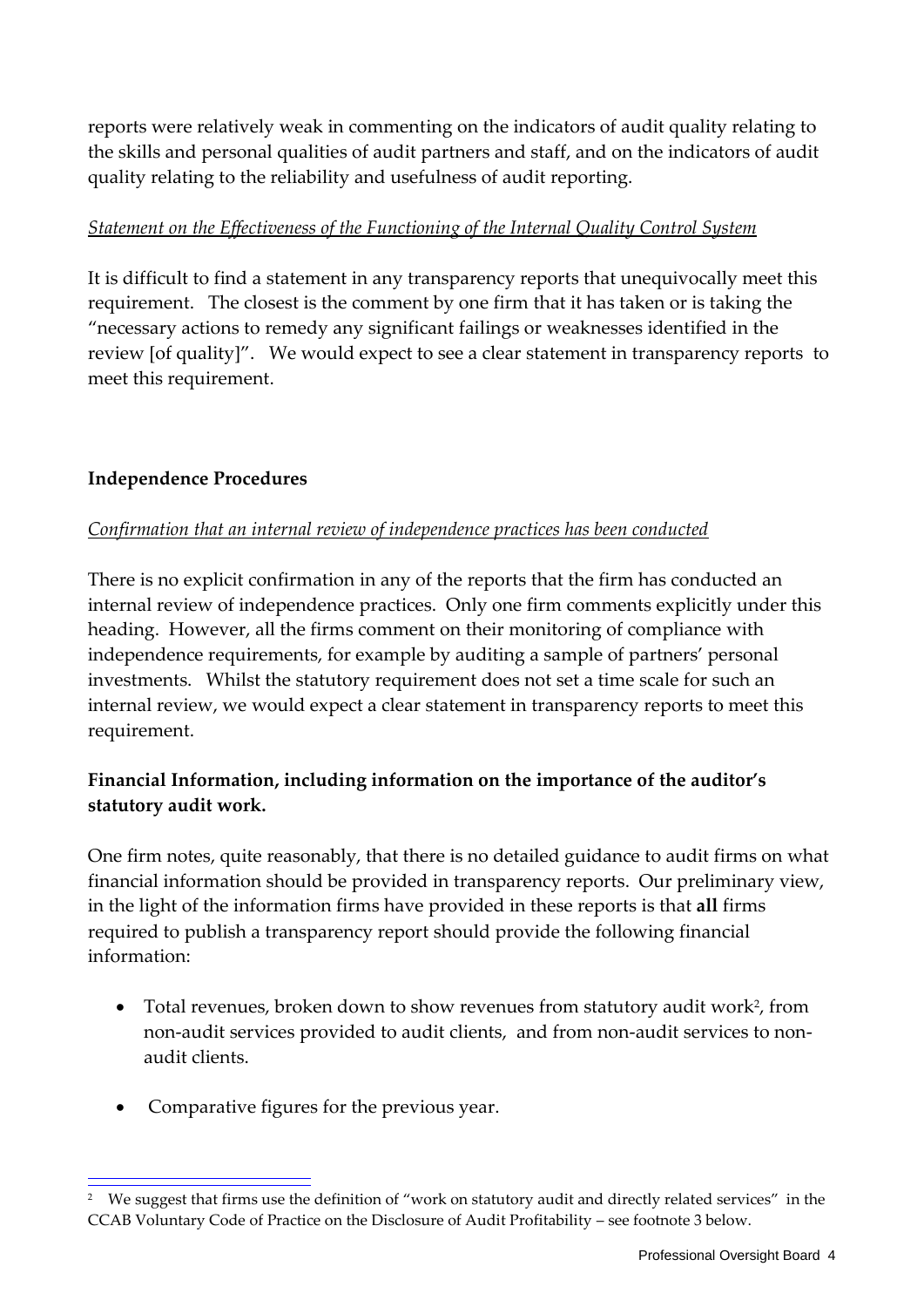An analysis of the types of non-audit services provided to audit clients. There is a separate statutory requirement on firms that are LLPs or limited companies to provide such an analysis in their accounts but we consider that it would be helpful to include this also within the transparency report.

In addition, those audit firms within the scope of the Voluntary Code of Practice on Disclosure of Audit Profitability<sup>3</sup> should consider whether to include in the Transparency Report the information on audit profitability required under the Code. The Code states that the reporting firm should make the disclosure either in its Annual Report or in its Transparency Report.

Professional Oversight Board May 2009

 $\overline{\phantom{a}}$ 

<sup>&</sup>lt;sup>3</sup> The\_Consultative Committee of Accountancy Bodies\_published the *[Code](http://www.ccab.org.uk/PDFs/voluntary%20code_final.pdf)* in March 2009. It was developed at the request of the FRC and in response to one of the recommendation of the Market Participants' Group aimed at increasing choice in the audit market. The firms within scope of the Code are those firms subject to full-scope inspection by the Audit Inspection Unit. .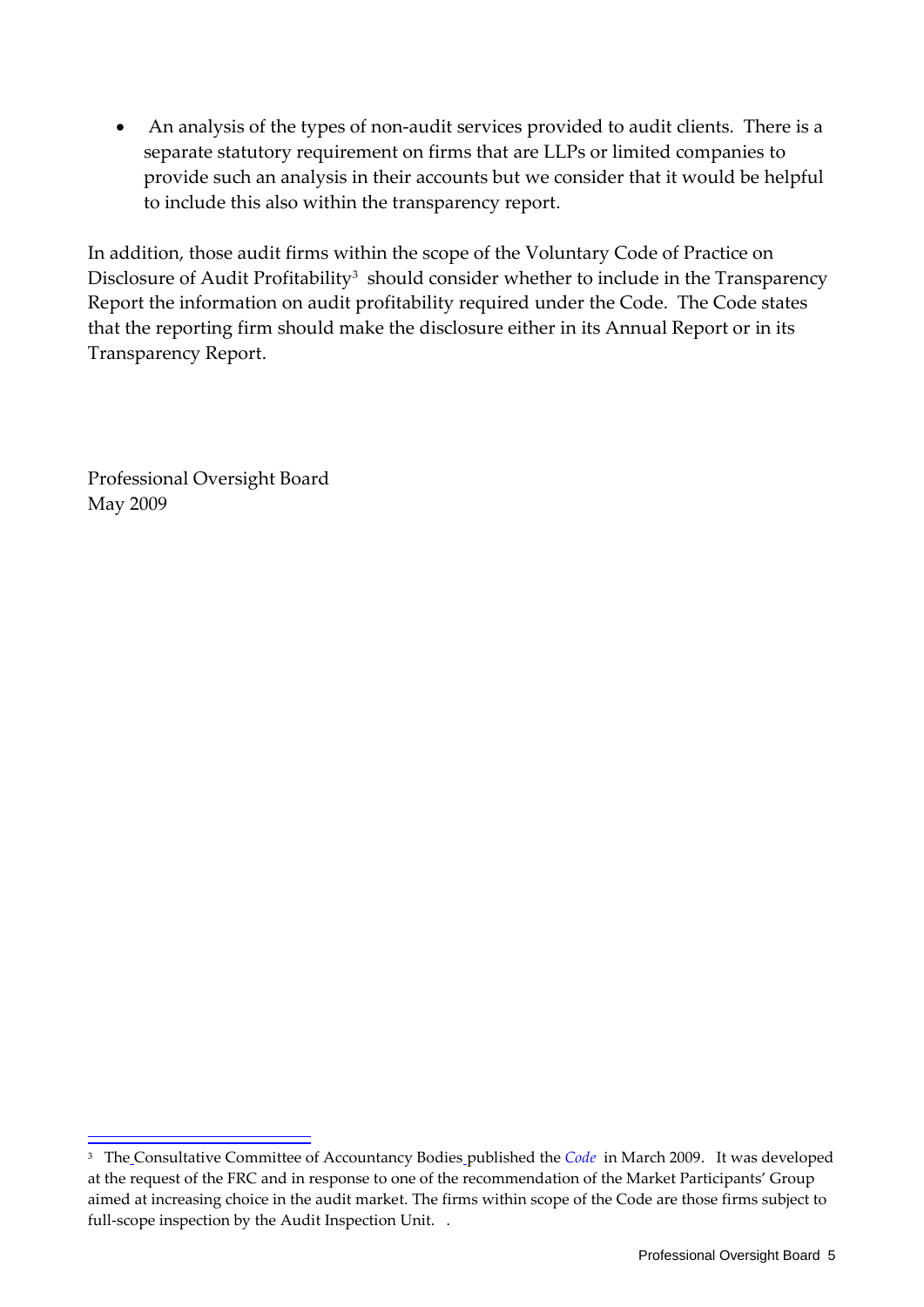#### **Annex**

# **2008 Transparency Reports published by the seven of the ten largest UK audit firms**

| A description of the legal structure<br>1.<br>and ownership of the UK audit firm. |                                                      |
|-----------------------------------------------------------------------------------|------------------------------------------------------|
| Legal form and where incorporated<br>(a)                                          | All firms provide this.                              |
| Who owns the firm<br>(b)                                                          | All firms provide this.                              |
| Number of partners/members<br>(c)                                                 | A minority of firms include this.                    |
| Related firms in UK<br>(d)                                                        | 3 firms comment on related UK firms.                 |
|                                                                                   | However, such information may not be                 |
|                                                                                   | relevant for all the firms.                          |
| Number of offices in the UK<br>(e)                                                | 1 firm provides this.                                |
| Whether firm has branches outside<br>(f)                                          | 1 firm comments on this. However, this               |
| the UK; and if so information on them.                                            | may not be relevant for other firms                  |
| List of principal business lines<br>(g)                                           | Most firms list their main lines of business.        |
|                                                                                   |                                                      |
| Where the UK audit firm belongs to a<br>2.                                        |                                                      |
| network, a description of the network                                             |                                                      |
| and the legal and structural arrangements                                         |                                                      |
| of the network.                                                                   |                                                      |
| (a) Name of network to which firm                                                 | All firms provide this.                              |
| belongs                                                                           |                                                      |
| Name and legal form of central<br>(b)<br>organisation                             | All firms provide this.                              |
| Size of network in terms of revenues,<br>(c)                                      | Most firms give some indicators of size;             |
| number of offices, countries and                                                  | though not all for example include                   |
| employees                                                                         | revenues                                             |
| (d) Name of Network Central                                                       | Information on the governance structure of           |
| Body/Governing Body and related Boards                                            | the network is patchy. Whilst in some                |
| and relationships between them.                                                   | cases the information is very limited                |
| How appointments are made to<br>(d)                                               | With two exceptions there is little or no            |
| Central Body/Governing Body and related                                           | information on this.                                 |
| Boards.                                                                           |                                                      |
| Functions of Central Body/Governing<br>(e)                                        | Most firms give some information on this.            |
| Body and related Boards                                                           | There is little information on this.                 |
| Frequency of meetings of Central<br>(f)                                           |                                                      |
| Body/Governing Body and related Boards                                            |                                                      |
| Key features of the Member Firm<br>(g)                                            | Firms give very little or no information on<br>this. |
| Network agreement including extent of                                             |                                                      |

**Analysis of information provided in the reports under each heading.**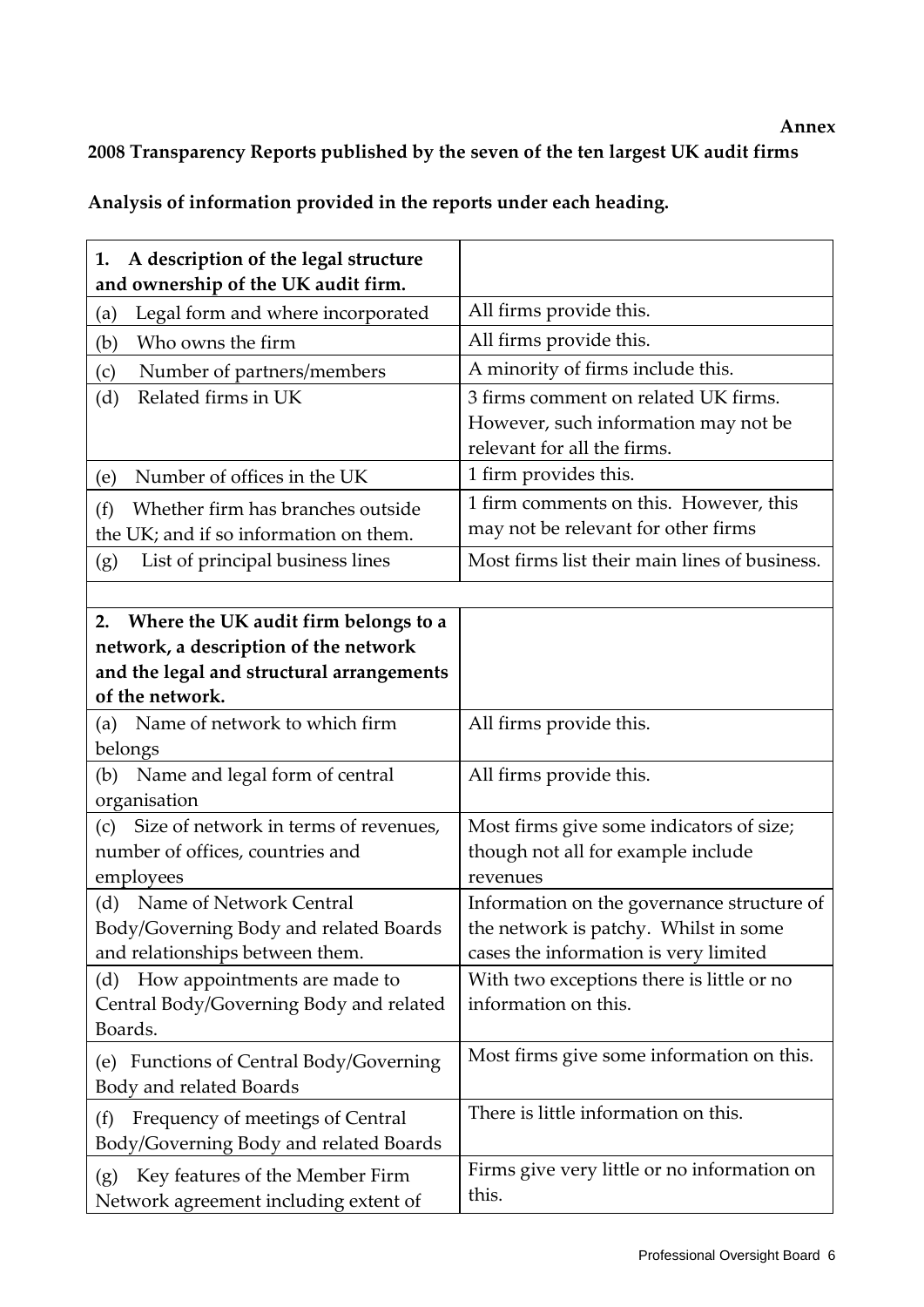| profit sharing arrangements                                                                                              |                                                                             |
|--------------------------------------------------------------------------------------------------------------------------|-----------------------------------------------------------------------------|
| A description of the governance<br>3.<br>structure of the UK audit firm.                                                 |                                                                             |
| Names of principal management<br>(a)                                                                                     | All firms give information on this; some                                    |
| bodies and committees and relationship                                                                                   | significantly more than others                                              |
| between them.                                                                                                            |                                                                             |
| (b)<br>Names of partners on principal<br>management body                                                                 | Most firms provide this.                                                    |
| Relationships between the<br>(c)                                                                                         | All firms give information on this.                                         |
| management bodies                                                                                                        |                                                                             |
| How membership of principal<br>(d)<br>management bodies and committees is<br>determined.                                 | All firms give information on this.                                         |
| Functions of principal management<br>(e)<br>bodies and committees                                                        | All firms give information on this.                                         |
|                                                                                                                          |                                                                             |
| A description of the internal quality<br>4.<br>control system and a statement on the<br>effectiveness of its functioning |                                                                             |
| (a) Leadership responsibilities                                                                                          | Three of the six firms structure their                                      |
| for quality within the audit firm                                                                                        | descriptions of the internal quality control                                |
| <b>Ethical Requirements</b><br>(b)                                                                                       | system under these headings, taken from<br>ISQC1; three firms use different |
| Acceptance and Continuance of client<br>(c)                                                                              | presentations and headings but cover                                        |
| relationships and specific                                                                                               | more or less the same ground. These firms                                   |
| engagements                                                                                                              | give considerable detail on all these                                       |
| <b>Human Resources</b><br>(d)                                                                                            | elements. One firm notes that its quality                                   |
| <b>Engagement Performance of</b><br>(e)                                                                                  | control system covers the six elements                                      |
| Audits                                                                                                                   | required by ISQC1 but gives little further                                  |
| Monitoring<br>(f)                                                                                                        | information.                                                                |
|                                                                                                                          | Three firms make an explicit reference to                                   |
| Use of the FRC's Audit Quality Framework                                                                                 | the FRC's Audit Quality Framework and                                       |
| to show how firm ensures audit quality                                                                                   | provide comments against the specific                                       |
|                                                                                                                          | drivers. A further firm does not make an                                    |
|                                                                                                                          | explicit reference but has clearly paid close                               |
|                                                                                                                          | regard to the AQF in writing its                                            |
|                                                                                                                          | Transparency Report.                                                        |
| Statement on the effectiveness of the                                                                                    | No firm gives a statement that                                              |
| functioning of the internal quality control                                                                              | unequivocally meets this requirement.                                       |
| system                                                                                                                   | Only one firm makes a statement under                                       |
|                                                                                                                          | this heading, though this is cast in terms of                               |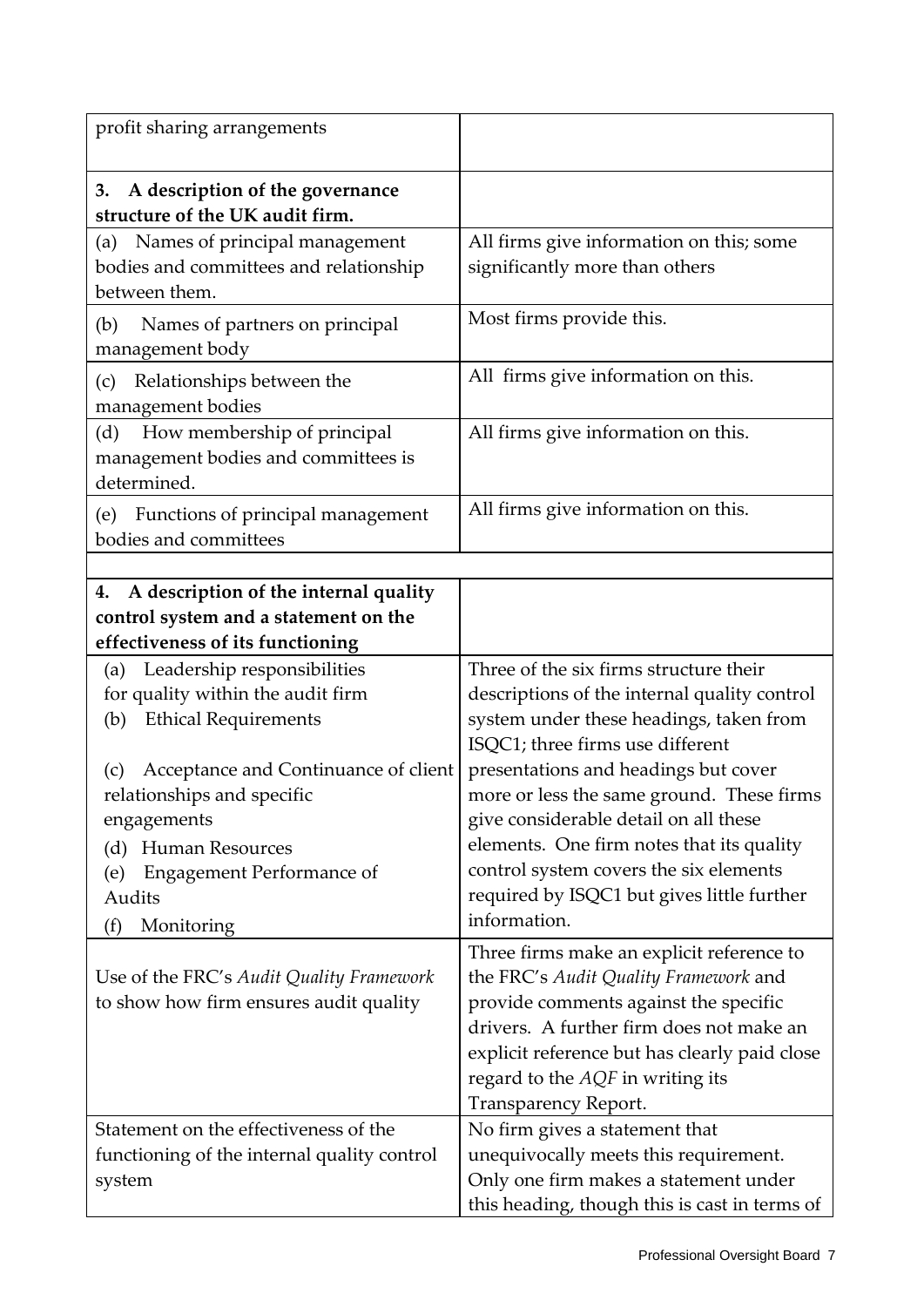|                                                                                                                                                                                       | a commitment to the membership<br>requirements of the Forum of Firms on<br>quality control standards, policies and<br>methodologies. Another firm comments<br>that "necessary actions have been or are<br>being taken to remedy any significant<br>failings or weaknesses identified in the<br>review [of quality]".                                                  |
|---------------------------------------------------------------------------------------------------------------------------------------------------------------------------------------|-----------------------------------------------------------------------------------------------------------------------------------------------------------------------------------------------------------------------------------------------------------------------------------------------------------------------------------------------------------------------|
| A statement of when the last external<br>5.                                                                                                                                           | All the firms include this but do not go                                                                                                                                                                                                                                                                                                                              |
| monitoring of the audit firm took place.                                                                                                                                              | further and provide information on the<br>outcome of the external monitoring.<br>However, these reports predate public<br>reporting on individual audit firms by the<br>AIU, and we would expect the reports to<br>include at least a link to any public reports<br>on the firm.                                                                                      |
|                                                                                                                                                                                       |                                                                                                                                                                                                                                                                                                                                                                       |
| A list of public interest entities in<br>6                                                                                                                                            | Five firms include a list within the                                                                                                                                                                                                                                                                                                                                  |
| respect of which an audit report has been                                                                                                                                             | transparency report; two firms provide a                                                                                                                                                                                                                                                                                                                              |
| made in the financial year of the auditor.                                                                                                                                            | cross reference to where the information is<br>available on their web-site (as is allowed).<br>There are differences in the basis of the list.<br>5 firms give the precise information<br>required under 6; one firm lists list the<br>relevant audit clients as at a particular<br>date; and one cross refers to a list of<br>current publicly listed audit clients. |
|                                                                                                                                                                                       |                                                                                                                                                                                                                                                                                                                                                                       |
| A description of the auditor's<br>7.<br>independence procedures and practices<br>including a confirmation that an internal<br>review of independence practices has<br>been conducted. |                                                                                                                                                                                                                                                                                                                                                                       |
| Description of independence procedures                                                                                                                                                | All the firms provide a description but                                                                                                                                                                                                                                                                                                                               |
| and practices                                                                                                                                                                         | there are substantial differences in the<br>level of detail provided.                                                                                                                                                                                                                                                                                                 |
| Confirmation that an internal review of                                                                                                                                               | Only one firm makes a statement under                                                                                                                                                                                                                                                                                                                                 |
| independence practices has been<br>conducted.                                                                                                                                         | this heading, commenting that<br>"independence policies and procedures<br>are under constant review  and have<br>been reviewed and updated in the last<br>twelve months to take account of [new                                                                                                                                                                       |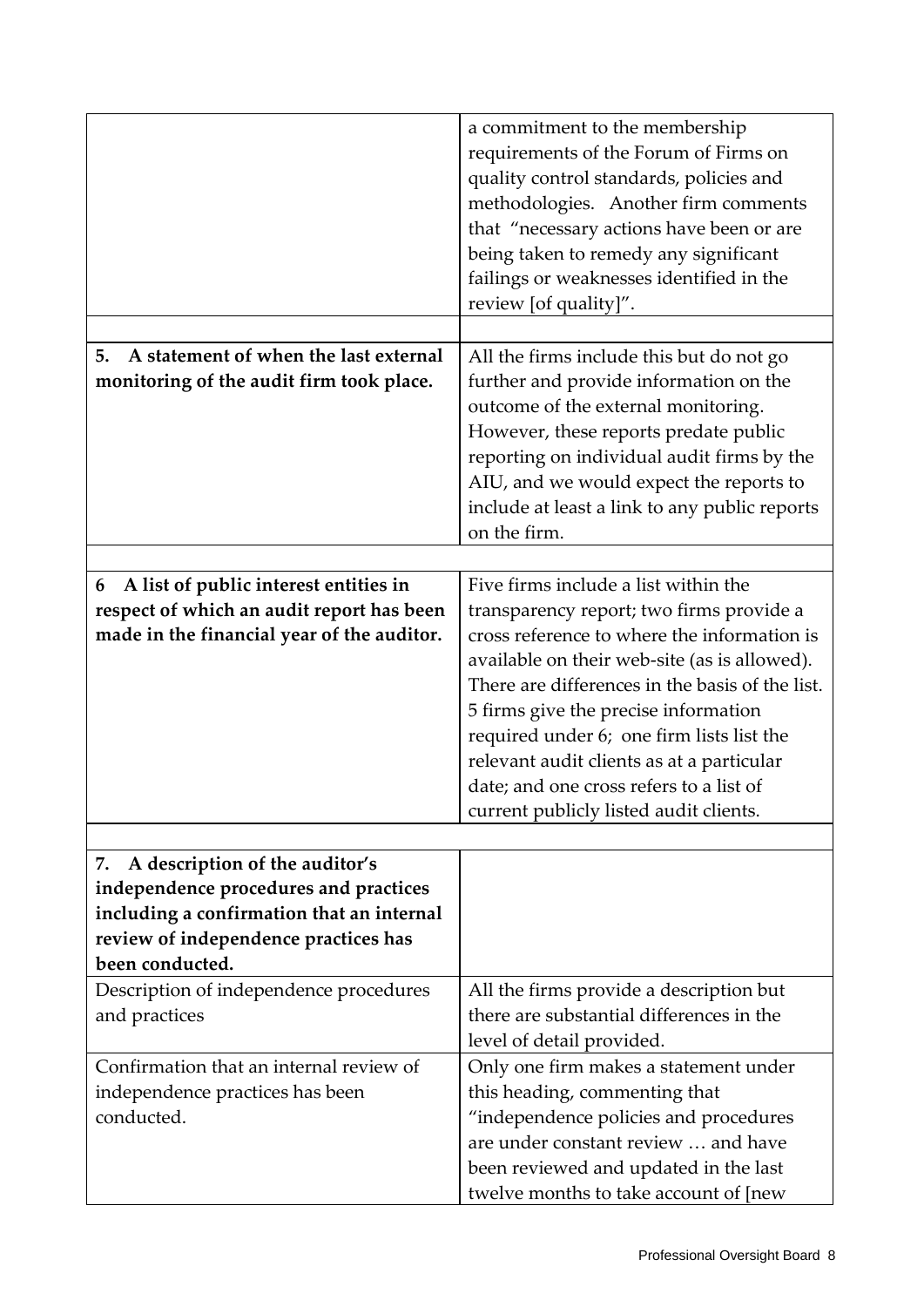|                                                                     | regulatory and professional<br>developments]" All the firms indicate that<br>they monitor compliance with<br>independence requirements, for example<br>by auditing a sample of personal<br>investments of partners and managers. It<br>is doubtful however, that a reference to<br>monitoring compliance equates to an<br>"internal review of independence<br>practices". |
|---------------------------------------------------------------------|---------------------------------------------------------------------------------------------------------------------------------------------------------------------------------------------------------------------------------------------------------------------------------------------------------------------------------------------------------------------------|
| A statement on the policies and<br>8.                               | All firms provide information on their                                                                                                                                                                                                                                                                                                                                    |
| practices designed to ensure that auditors                          | arrangements to ensure that auditors                                                                                                                                                                                                                                                                                                                                      |
| continue to maintain their theoretical                              | maintain competence. In some cases this is                                                                                                                                                                                                                                                                                                                                |
| knowledge, professional skills and                                  | included as a separate section; in others it                                                                                                                                                                                                                                                                                                                              |
| values at a sufficiently high level.                                | forms a part of a wider section on Audit                                                                                                                                                                                                                                                                                                                                  |
|                                                                     | Quality.                                                                                                                                                                                                                                                                                                                                                                  |
|                                                                     |                                                                                                                                                                                                                                                                                                                                                                           |
| Financial information, including the<br>9.                          |                                                                                                                                                                                                                                                                                                                                                                           |
| showing of the importance of the<br>auditor's statutory audit work. |                                                                                                                                                                                                                                                                                                                                                                           |
| <b>Total Revenues</b>                                               | All firms provide this.                                                                                                                                                                                                                                                                                                                                                   |
| Revenues from statutory audit work                                  | All firms provide this.                                                                                                                                                                                                                                                                                                                                                   |
| Revenues from non-audit services for<br>audit clients               | All firms provide this.                                                                                                                                                                                                                                                                                                                                                   |
| Revenues from non-audit services to non-<br>audit clients           | All firms provide this.                                                                                                                                                                                                                                                                                                                                                   |
| Further analysis of non-audit services to<br>audit clients          | No firm provides this information.<br>Although this should be provided<br>separately in the statutory report and<br>accounts for LLPs or plcs, we consider that<br>it would be helpful to provide such an<br>analysis in the transparency report.                                                                                                                         |
| Comparative Information for previous<br>year.                       | 4 firms provide comparative information<br>for the previous year.                                                                                                                                                                                                                                                                                                         |
|                                                                     |                                                                                                                                                                                                                                                                                                                                                                           |